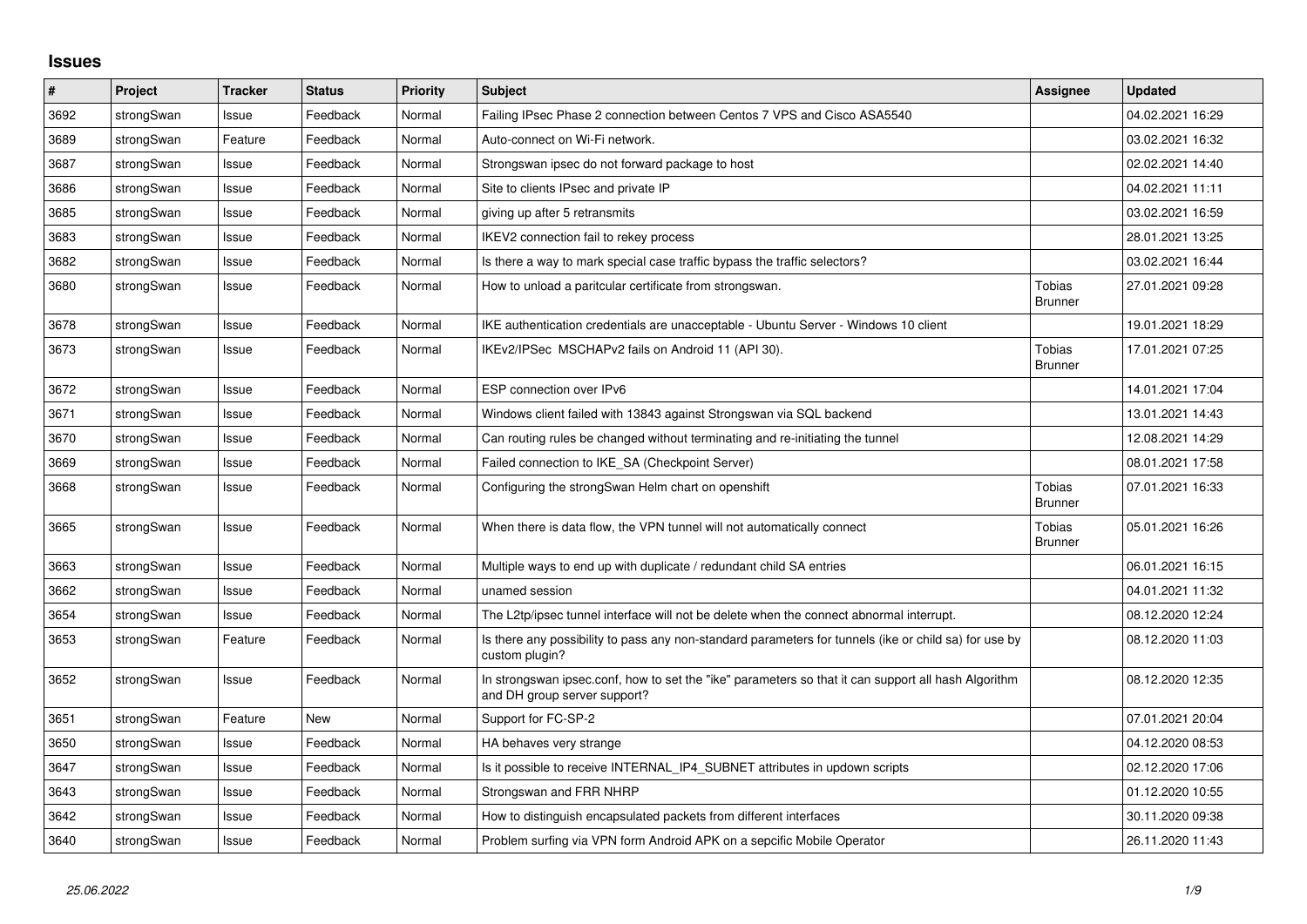| #    | Project    | <b>Tracker</b> | <b>Status</b> | <b>Priority</b> | Subject                                                                                                      | Assignee                        | <b>Updated</b>   |
|------|------------|----------------|---------------|-----------------|--------------------------------------------------------------------------------------------------------------|---------------------------------|------------------|
| 3636 | strongSwan | Issue          | Feedback      | Normal          | Tor behind VPN                                                                                               | Tobias<br><b>Brunner</b>        | 23.11.2020 14:09 |
| 3630 | strongSwan | Issue          | Feedback      | Normal          | The certificate is loaded but not used.                                                                      |                                 | 18.11.2020 10:29 |
| 3629 | strongSwan | Issue          | Feedback      | Normal          | IPSec enc only on specific dport/proto                                                                       |                                 | 16.11.2020 10:04 |
| 3628 | strongSwan | Issue          | Feedback      | Normal          | Constant `retransmit` while establishing CHILD_SA                                                            |                                 | 16.11.2020 10:14 |
| 3626 | strongSwan | Issue          | Feedback      | Low             | "Always On VPN" not available in Fire TV 4k                                                                  | <b>Tobias</b><br><b>Brunner</b> | 11.11.2020 12:41 |
| 3625 | strongSwan | Issue          | Feedback      | Normal          | Always on VPN when the client is on the same LAN as the VPN server                                           |                                 | 10.11.2020 18:45 |
| 3620 | strongSwan | Issue          | Feedback      | Normal          | L2TP/IPSEC ipsec.conf setting                                                                                | Tobias<br><b>Brunner</b>        | 12.11.2020 10:14 |
| 3618 | strongSwan | Issue          | Feedback      | Normal          | Use side-band to configure strongswan's                                                                      |                                 | 09.11.2020 10:38 |
| 3617 | strongSwan | Issue          | Feedback      | Normal          | full-offload swanctl.conf                                                                                    |                                 | 03.11.2020 17:24 |
| 3616 | strongSwan | Issue          | Feedback      | Normal          | With Strongswan 5.7.2, unique=never not allowing multiple clients to establish tunnels with same<br>identity |                                 | 05.11.2020 12:32 |
| 3614 | strongSwan | Issue          | Feedback      | Normal          | Certificate renewal for about to expire certificates                                                         |                                 | 30.10.2020 13:30 |
| 3613 | strongSwan | Issue          | Feedback      | Low             | Load-test jobs scheduled after tunnels are terminated                                                        |                                 | 28.10.2020 12:06 |
| 3611 | strongSwan | Issue          | Feedback      | Normal          | Unable to Send Traffic Using NAT on EC2 Instance                                                             |                                 | 27.10.2020 16:35 |
| 3610 | strongSwan | Issue          | Feedback      | Normal          | farp plugin conflicts with DHCP service                                                                      |                                 | 26.10.2020 18:06 |
| 3609 | strongSwan | Issue          | Feedback      | Normal          | Potential DNS server IP address conflicts                                                                    |                                 | 26.10.2020 11:12 |
| 3607 | strongSwan | Issue          | Feedback      | Normal          | statusall option reports transport established two or three times per IP at start-up                         |                                 | 27.10.2020 16:48 |
| 3606 | strongSwan | Issue          | Feedback      | Normal          | Using ipsec tunnel from "foreign" subnet                                                                     | Noel Kuntze                     | 26.10.2020 12:23 |
| 3604 | strongSwan | Issue          | Feedback      | Normal          | Email Notification on down status                                                                            |                                 | 21.10.2020 10:54 |
| 3603 | strongSwan | Issue          | Feedback      | Normal          | dns issue in config mode                                                                                     |                                 | 20.10.2020 11:50 |
| 3598 | strongSwan | Issue          | Feedback      | Normal          | swanctl on Windows: Support aborting execution                                                               |                                 | 19.10.2020 15:01 |
| 3597 | strongSwan | Issue          | Feedback      | Normal          | IPSec Client on CentOS 8 - Can't connect using ShrewSoft VPN config file                                     |                                 | 21.10.2020 16:38 |
| 3596 | strongSwan | Issue          | Feedback      | Normal          | no issuer certificate found for                                                                              |                                 | 21.10.2020 03:27 |
| 3594 | strongSwan | Issue          | Feedback      | Normal          | How to see the traffic at ESP in UDP SPIs and forwarding rule                                                | Tobias<br><b>Brunner</b>        | 15.10.2020 13:57 |
| 3593 | strongSwan | Issue          | Feedback      | Normal          | Need variable tracking make_before_break state into updown scripts                                           |                                 | 13.10.2020 09:59 |
| 3592 | strongSwan | Issue          | Feedback      | Normal          | Tunnel reported as established but log show "found encrypted payload, but no transform set"                  |                                 | 20.10.2020 10:37 |
| 3588 | strongSwan | Issue          | Feedback      | Normal          | VPN setup over 4G                                                                                            |                                 | 08.10.2020 14:13 |
| 3584 | strongSwan | Issue          | Feedback      | Normal          | Separate ipsec.conf file per conn and separate ipsec.secrets file per conn                                   | <b>Tobias</b><br><b>Brunner</b> | 30.09.2020 17:06 |
| 3580 | strongSwan | Issue          | Feedback      | Normal          | encapsulation and packets not routing into tunnel problems                                                   |                                 | 02.10.2020 10:03 |
| 3578 | strongSwan | Issue          | Feedback      | Normal          | ipsec connection to FortiClient VPN                                                                          |                                 | 28.09.2020 15:08 |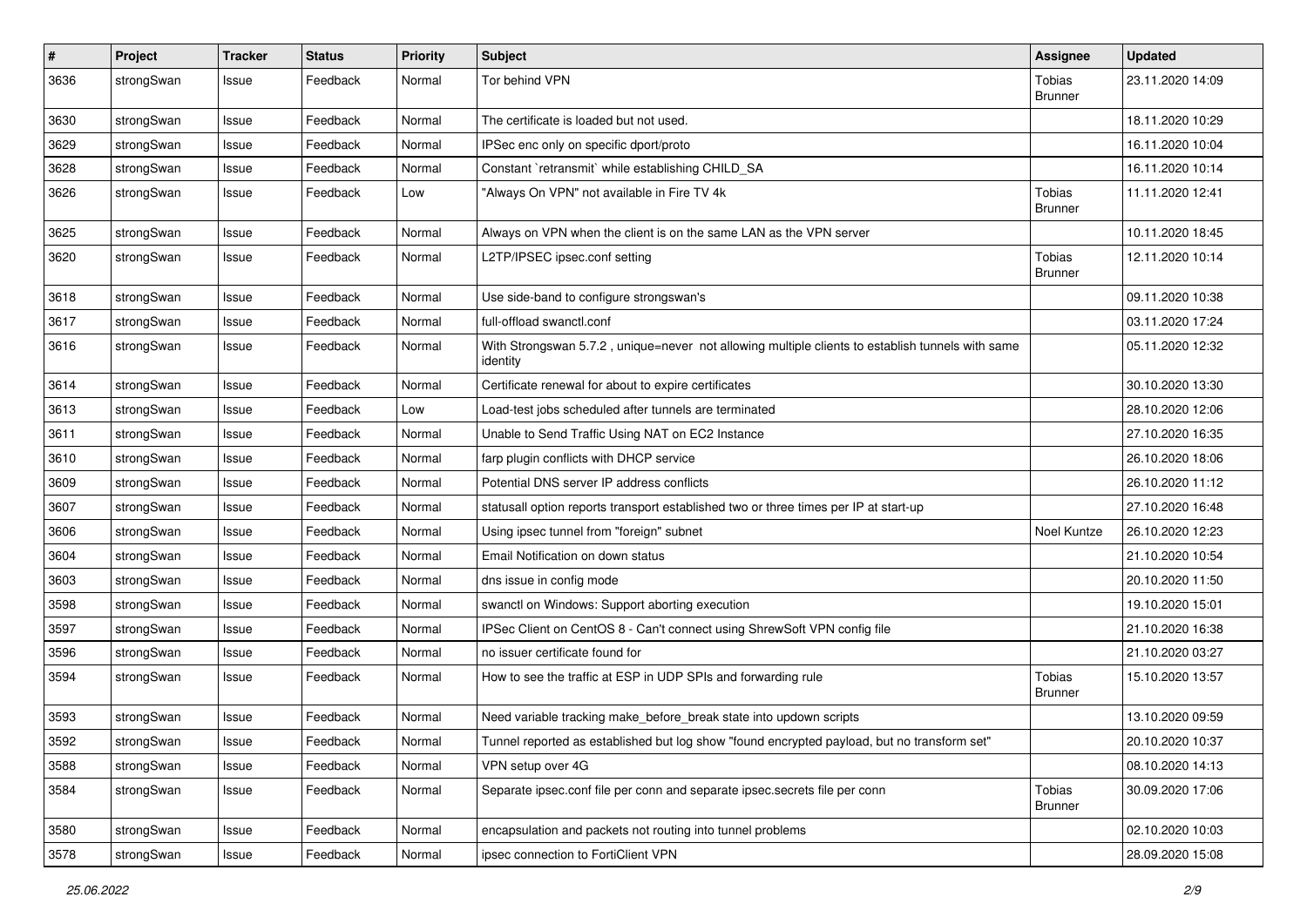| $\pmb{\#}$ | Project    | <b>Tracker</b> | <b>Status</b> | <b>Priority</b> | <b>Subject</b>                                                                          | Assignee                        | <b>Updated</b>   |
|------------|------------|----------------|---------------|-----------------|-----------------------------------------------------------------------------------------|---------------------------------|------------------|
| 3577       | strongSwan | Issue          | Feedback      | Normal          | StrongSwan Connection adding and deleting over network.                                 |                                 | 28.09.2020 15:13 |
| 3576       | strongSwan | Issue          | Feedback      | Normal          | strongswan on openwrt virtual ip inside ipsec tunnel                                    |                                 | 25.09.2020 17:01 |
| 3575       | strongSwan | Issue          | Feedback      | Normal          | Tunnel of IPv6 Over IPv4 not accespting Jumbo Packets                                   |                                 | 23.09.2020 16:44 |
| 3573       | strongSwan | lssue          | Feedback      | Normal          | ike2 and transit traffic                                                                |                                 | 05.10.2020 10:55 |
| 3568       | strongSwan | Issue          | Feedback      | Normal          | vpn connection is unstable                                                              |                                 | 23.09.2020 16:28 |
| 3566       | strongSwan | Issue          | Feedback      | Normal          | Number of simultaneous connections limited to 1000 in a cluster                         |                                 | 18.09.2020 09:46 |
| 3565       | strongSwan | Issue          | Feedback      | Normal          | Filtering out logs or plugin in to do so                                                |                                 | 16.09.2020 11:45 |
| 3564       | strongSwan | Issue          | Feedback      | Normal          | Out of order packets are generated if strong swan is running on multiple cores          |                                 | 16.09.2020 10:01 |
| 3561       | strongSwan | Issue          | Feedback      | Normal          | Azure P2S VPN Linux connection error                                                    |                                 | 15.09.2020 12:22 |
| 3560       | strongSwan | Issue          | Feedback      | Normal          | PSK tunnel working - Cert fails with fragmention errors                                 | <b>Tobias</b><br><b>Brunner</b> | 11.09.2020 14:15 |
| 3558       | strongSwan | lssue          | Feedback      | Normal          | deleting half open IKE_SA with x.x.x.x after timeout with iOS device                    |                                 | 05.09.2020 21:23 |
| 3552       | strongSwan | Issue          | Feedback      | Normal          | Internet disconnects after once VPN is established                                      |                                 | 30.08.2020 05:35 |
| 3545       | strongSwan | Issue          | New           | Normal          | Configuration model for multiple-VRF tunnel endpoints                                   |                                 | 18.08.2020 13:50 |
| 3537       | strongSwan | Issue          | Feedback      | Normal          | IPv6 Packets are not transferred from server to client through IPSec using RPC protocol |                                 | 01.09.2020 12:50 |
| 3536       | strongSwan | Issue          | Feedback      | Normal          | When Create multiple tunnels restart ipsec service will establish fail.                 |                                 | 03.09.2020 13:58 |
| 3534       | strongSwan | Issue          | New           | Urgent          | use of strongswan, ipvlan L2 and kernel ipsec                                           |                                 | 04.08.2020 20:59 |
| 3524       | strongSwan | Issue          | New           | Urgent          | Routing public IP addresses thru the VPN tunnel (Peer is Cisco ISR)                     |                                 | 24.07.2020 03:15 |
| 3516       | strongSwan | Issue          | Feedback      | Normal          | Close IKE_SA after expiry without rekey/reauth                                          |                                 | 20.07.2020 19:32 |
| 3500       | strongSwan | Issue          | Feedback      | Normal          | swanctl --list-cert not listing all certs                                               |                                 | 29.06.2020 15:25 |
| 3499       | strongSwan | Issue          | Feedback      | Normal          | ISAKMP Signature hash algorithm / EAP-TLS Authentification                              |                                 | 30.06.2020 10:40 |
| 3498       | strongSwan | lssue          | Feedback      | Normal          | FreeBSD + dhcp+farp plugin                                                              |                                 | 22.01.2021 10:44 |
| 3496       | strongSwan | Issue          | Feedback      | Normal          | Route-based VPN - transport mode                                                        |                                 | 11.02.2021 09:55 |
| 3490       | strongSwan | Issue          | Feedback      | Normal          | Selecting incorrect auth mode for IKEv1                                                 |                                 | 21.07.2020 21:26 |
| 3457       | strongSwan | Feature        | New           | Low             | user-friendly pkcs11 certificate selection                                              |                                 | 22.05.2020 12:52 |
| 3456       | strongSwan | Feature        | New           | Low             | move to github/gitlab                                                                   |                                 | 22.05.2020 12:27 |
| 3442       | strongSwan | Issue          | Feedback      | Normal          | Apply policy based on network interface in transport mode                               |                                 | 13.05.2020 10:53 |
| 3441       | strongSwan | Feature        | New           | Normal          | [Android] Lock modification of VPN configurations on work devices                       |                                 | 11.05.2020 10:00 |
| 3422       | strongSwan | Feature        | Feedback      | Normal          | Allow multiple local id to be specified in a single connection?                         |                                 | 23.04.2020 13:19 |
| 3403       | strongSwan | Issue          | Feedback      | Normal          | IKEv2 natd false detection                                                              |                                 | 09.04.2020 14:19 |
| 3400       | strongSwan | Issue          | Feedback      | Normal          | Windows 10 IKEv2 rekeying fails                                                         |                                 | 16.04.2020 17:08 |
| 3398       | strongSwan | Feature        | New           | Normal          | Android client - allow configuring eap_id with EAP-TLS                                  |                                 | 06.04.2020 23:19 |
| 3392       | strongSwan | Issue          | Feedback      | Normal          | mark=%unique and no Internet-connection with VPN                                        |                                 | 31.07.2020 15:26 |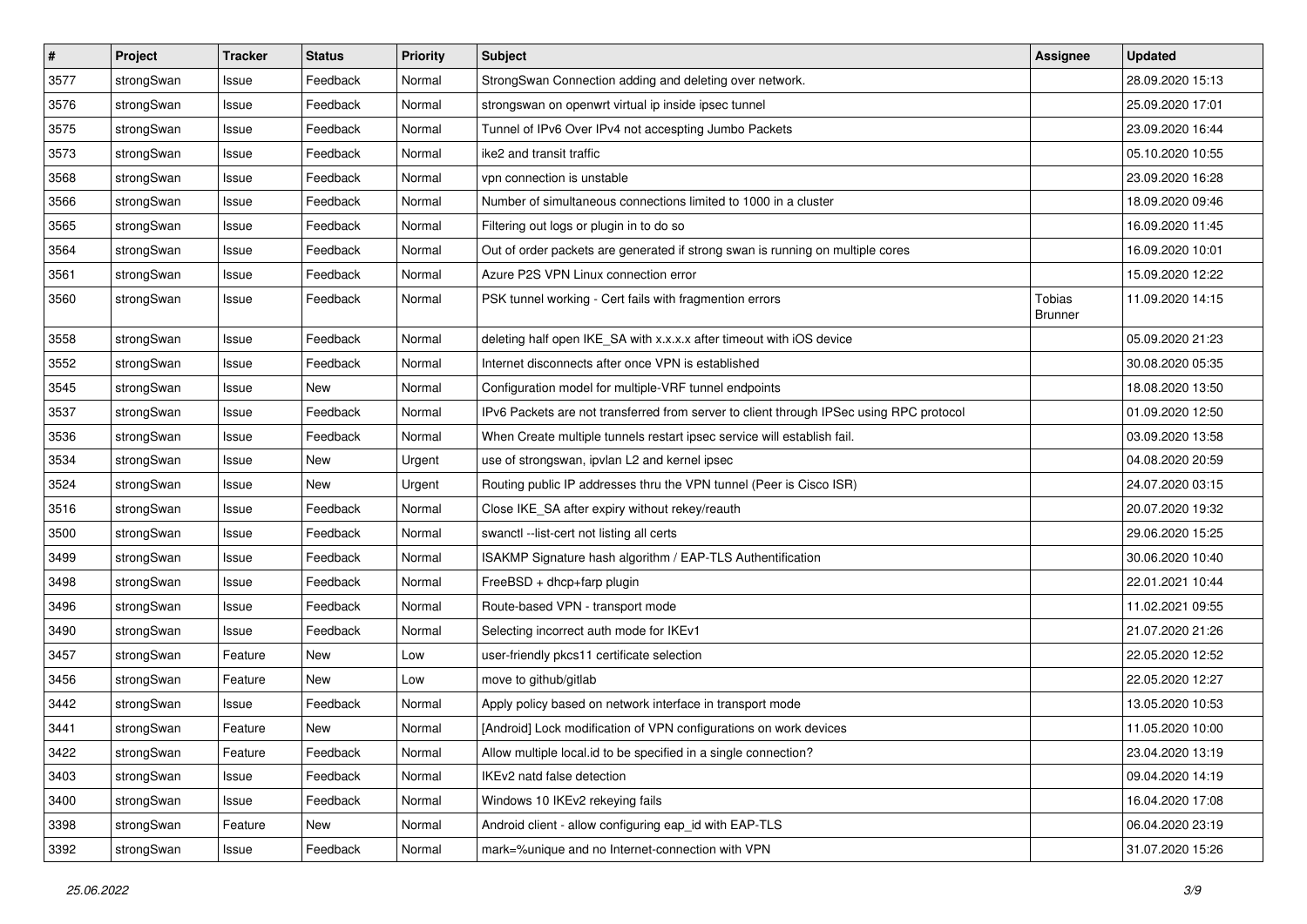| $\vert$ # | Project    | <b>Tracker</b> | <b>Status</b> | Priority | <b>Subject</b>                                                                                          | Assignee                        | <b>Updated</b>   |
|-----------|------------|----------------|---------------|----------|---------------------------------------------------------------------------------------------------------|---------------------------------|------------------|
| 3389      | strongSwan | Issue          | Feedback      | Normal   | Child SAs not getting created after rekeying                                                            |                                 | 30.03.2020 15:45 |
| 3377      | strongSwan | Issue          | Feedback      | Normal   | Interface ID not configured during HA synchronization                                                   |                                 | 18.03.2020 10:15 |
| 3366      | strongSwan | Issue          | Feedback      | Normal   | Uninstall "any" trap policy if start_action=trap with virtual IPs is used                               |                                 | 13.03.2020 14:57 |
| 3342      | strongSwan | Issue          | Feedback      | Normal   | Certain fields in Storngswan on Firestick4K are not editable                                            |                                 | 20.02.2020 09:36 |
| 3341      | strongSwan | Bug            | Feedback      | Normal   | Application Icon missing on firestick 4K                                                                | <b>Tobias</b><br><b>Brunner</b> | 20.02.2020 09:31 |
| 3326      | strongSwan | Issue          | <b>New</b>    | Normal   | update custom routing table (table 220 by default) with new routes if new networks and routes<br>appear |                                 | 10.02.2020 12:01 |
| 3307      | strongSwan | Issue          | Feedback      | Normal   | Probable non compliance with RFC 7296 wrt traffic selector narrowing?                                   |                                 | 14.01.2020 16:19 |
| 3304      | strongSwan | Issue          | Feedback      | Normal   | Found unsupported critical X.509 extension: X509v3 Name Constraints                                     |                                 | 13.01.2020 14:50 |
| 3298      | strongSwan | Issue          | <b>New</b>    | Normal   | strategies to improve strongswan performance per single SA                                              |                                 | 23.12.2019 14:05 |
| 3291      | strongSwan | Issue          | Feedback      | Normal   | IPSec IKEv2 Client to VPN service 2                                                                     | Tobias<br>Brunner               | 16.08.2020 12:58 |
| 3285      | strongSwan | <b>Bug</b>     | Feedback      | Normal   | Virtual IPs on FreeBSD cannot set IPv6 addresses                                                        |                                 | 02.11.2021 11:04 |
| 3282      | strongSwan | Issue          | Feedback      | Normal   | Android VPN client keeps retrying in airplane mode                                                      |                                 | 29.11.2019 16:06 |
| 3276      | strongSwan | Feature        | Feedback      | Low      | N1_MODE_CAPABILITY                                                                                      |                                 | 21.11.2019 16:49 |
| 3268      | strongSwan | Issue          | Feedback      | Normal   | Traffic disruption -- policy-based VPN to AWS VPN service                                               |                                 | 15.11.2019 16:53 |
| 3254      | strongSwan | Issue          | Feedback      | Normal   | Log level in android level                                                                              |                                 | 08.11.2019 08:36 |
| 3244      | strongSwan | Feature        | New           | Low      | eap-peap on android                                                                                     |                                 | 04.11.2019 10:17 |
| 3162      | strongSwan | Feature        | Feedback      | Normal   | Strongswan Android support for default DNS suffixes (UNITY_DEF_DOMAIN flag)                             |                                 | 29.08.2019 10:29 |
| 3159      | strongSwan | Issue          | <b>New</b>    | High     | backup ipsec tunnels                                                                                    |                                 | 26.08.2019 14:28 |
| 3154      | strongSwan | Issue          | Feedback      | Normal   | signature validation failed only with sha2                                                              |                                 | 20.08.2019 11:51 |
| 3151      | strongSwan | Issue          | Feedback      | Normal   | Forecast stops forwarding multicast                                                                     |                                 | 26.08.2019 14:06 |
| 3135      | strongSwan | Feature        | Feedback      | Normal   | Android client - settings for connection re-try                                                         |                                 | 12.08.2019 16:32 |
| 3122      | strongSwan | Issue          | Feedback      | Normal   | Strongswan software iterupts                                                                            |                                 | 18.07.2019 02:27 |
| 3104      | strongSwan | Feature        | Feedback      | Normal   | EAP-RADIUS: binding address feature for routers with multiple interfaces connected to LAN.              |                                 | 17.06.2021 02:26 |
| 3097      | strongSwan | Issue          | Feedback      | Normal   | charon restart behaviour                                                                                |                                 | 24.06.2019 16:09 |
| 3075      | strongSwan | Feature        | New           | Normal   | <b>IPsec Labelling</b>                                                                                  |                                 | 29.05.2019 17:09 |
| 3072      | strongSwan | Issue          | Feedback      | Normal   | Windows 10: setting WFP SA SPI fails with error 0x80320014                                              |                                 | 29.05.2019 14:34 |
| 3041      | strongSwan | Issue          | Feedback      | Low      | fail2ban or equivalent                                                                                  |                                 | 06.05.2019 09:07 |
| 2972      | strongSwan | Feature        | Feedback      | Normal   | how to add X509v3 Key Usage: Key Encipherment                                                           |                                 | 13.03.2019 13:59 |
| 2966      | strongSwan | Issue          | Feedback      | Normal   | Problems with large amount of subnets in leftsubnet configuration                                       |                                 | 02.04.2019 10:35 |
| 2964      | strongSwan | Issue          | Feedback      | Normal   | Route to IKE Gateway Fails to Update Under Particular Configuration                                     |                                 | 13.03.2019 10:38 |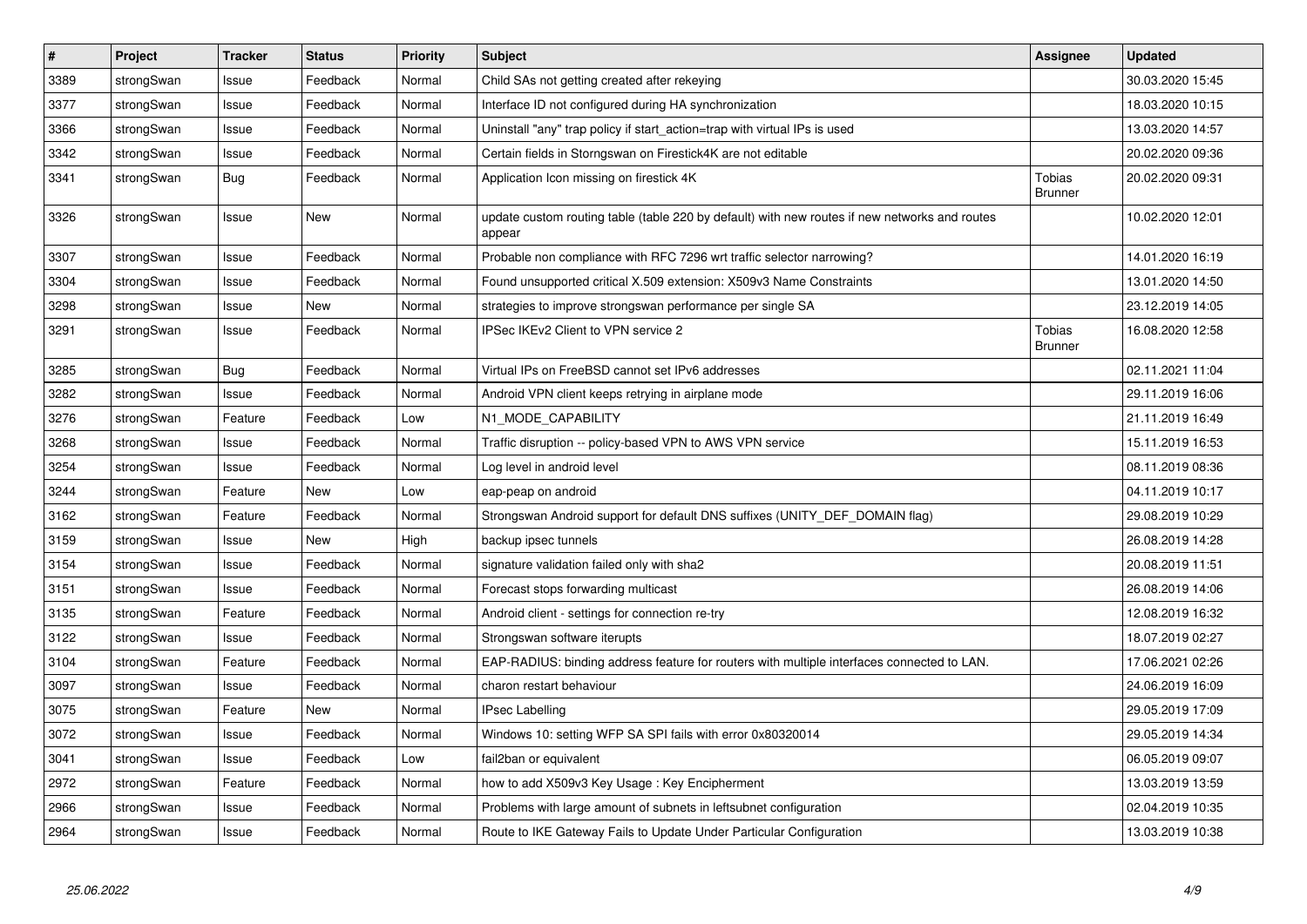| $\pmb{\#}$ | Project    | <b>Tracker</b> | <b>Status</b> | <b>Priority</b> | <b>Subject</b>                                                                                              | <b>Assignee</b> | <b>Updated</b>   |
|------------|------------|----------------|---------------|-----------------|-------------------------------------------------------------------------------------------------------------|-----------------|------------------|
| 2958       | strongSwan | Issue          | Feedback      | Normal          | Trap policies with unspecified remote IP covering multiple specific ports constantly produce new<br>IKE_SAs |                 | 11.03.2019 15:03 |
| 2870       | strongSwan | Issue          | Feedback      | Normal          | DNS resolution outside of tunnel if DNS server is in remote TS                                              |                 | 22.01.2019 11:06 |
| 2854       | strongSwan | Feature        | New           | Low             | Srongswan doesn't sending RADIUS Accounting-On/Off on start up / shutdown                                   |                 | 10.12.2018 10:19 |
| 2835       | strongSwan | Issue          | Feedback      | Normal          | Rekeyed SA can't be deleted in standby node                                                                 |                 | 19.12.2018 02:52 |
| 2823       | strongSwan | Feature        | Feedback      | Low             | Implementing VPN peer failover                                                                              |                 | 16.11.2018 10:25 |
| 2816       | strongSwan | Issue          | Feedback      | Normal          | order of DNS entries is reversed in /etc/resolv.conf                                                        |                 | 06.11.2018 10:41 |
| 2814       | strongSwan | Feature        | Feedback      | Normal          | Force Keepalive Packets if There is no NAT                                                                  |                 | 29.10.2018 15:47 |
| 2793       | strongSwan | Feature        | Feedback      | Normal          | Remote identity with certificate                                                                            |                 | 15.10.2018 10:20 |
| 2750       | strongSwan | Issue          | Feedback      | Normal          | setting WFP SA SPI failed: 0x80320035                                                                       |                 | 27.05.2019 11:59 |
| 2729       | strongSwan | Feature        | Feedback      | Normal          | Does Swanctl provide the same option as Ipsec with the rightID using a %?                                   |                 | 20.09.2018 17:37 |
| 2727       | strongSwan | Feature        | New           | Low             | single pair of selectors per CHILD_SA                                                                       |                 | 23.08.2018 12:08 |
| 2726       | strongSwan | Issue          | Feedback      | Normal          | Strongswan selects wrong source IP                                                                          |                 | 23.08.2018 13:38 |
| 2707       | strongSwan | Feature        | New           | Normal          | More attributes taken/translated from radius attributes                                                     |                 | 14.07.2018 15:21 |
| 2701       | strongSwan | Issue          | New           | Normal          | Low bandwidth when Iperfing data thorugh IPSEC tunnel                                                       |                 | 07.07.2020 13:38 |
| 2698       | strongSwan | Issue          | Feedback      | Low             | DSCP and kernel-libipsec                                                                                    |                 | 04.07.2018 15:01 |
| 2691       | strongSwan | Issue          | New           | Normal          | Strongswan and KSOFTIRQ cpu utilization                                                                     |                 | 26.06.2018 14:34 |
| 2682       | strongSwan | Issue          | New           | Normal          | IMV/IMC (re)Attestation                                                                                     |                 | 07.06.2018 21:25 |
| 2678       | strongSwan | Issue          | Feedback      | Normal          | Phase 1 issue                                                                                               |                 | 07.06.2018 20:06 |
| 2671       | strongSwan | Issue          | New           | Normal          | Passing user-supplied cerificate file names to charon-nm is problematic                                     |                 | 23.05.2018 21:27 |
| 2668       | strongSwan | Feature        | Feedback      | Normal          | UE shall include the DEVICE_IDENTITY Notify payload                                                         |                 | 22.05.2018 13:48 |
| 2621       | strongSwan | Issue          | Feedback      | Normal          | Android: VPN connection stops working, strongSwan shows Connected                                           |                 | 06.07.2018 13:06 |
| 2618       | strongSwan | Issue          | Feedback      | Normal          | Query regarding assignment of Tunnel IP                                                                     |                 | 09.04.2018 10:57 |
| 2580       | strongSwan | Issue          | Feedback      | Normal          | [CFG] handling xx attribute failed in Android or Ubuntu, but works in macOS                                 |                 | 09.03.2018 17:49 |
| 2560       | strongSwan | Issue          | Feedback      | Normal          | Duplicate CA cert requests sent                                                                             |                 | 28.02.2018 10:54 |
| 2495       | strongSwan | Feature        | Feedback      | Normal          | LibreSSL Plugin                                                                                             |                 | 13.12.2017 09:29 |
| 2494       | strongSwan | Issue          | Feedback      | Normal          | Problems With 64bit Slot IDs With Pkcs11 Plugin                                                             | Jordan Hrycaj   | 12.12.2017 16:03 |
| 2493       | strongSwan | Issue          | Feedback      | Normal          | Pkcs11 Plugin Returns w/Bogus Return Code                                                                   | Jordan Hrycaj   | 12.12.2017 15:58 |
| 2464       | strongSwan | Issue          | New           | Normal          | How to Loadbalance strongswan IPsec via NGINX?                                                              |                 | 12.11.2017 19:16 |
| 2459       | strongSwan | Issue          | New           | High            | updown script deleted firewall rules at down-client in make-before-break responder side                     |                 | 05.11.2017 19:13 |
| 2446       | strongSwan | Issue          | Feedback      | Normal          | Traffic loss during IKE reauth despite make-before-break enabled                                            |                 | 27.11.2017 17:12 |
| 2432       | strongSwan | Issue          | New           | Normal          | PLUTO_ME can be different for up-client and down-client                                                     |                 | 21.09.2017 11:57 |
| 2411       | strongSwan | Issue          | Feedback      | Normal          | VPN server name resolution is done via overlay DNS server upon IKE disconnect                               |                 | 22.08.2017 10:42 |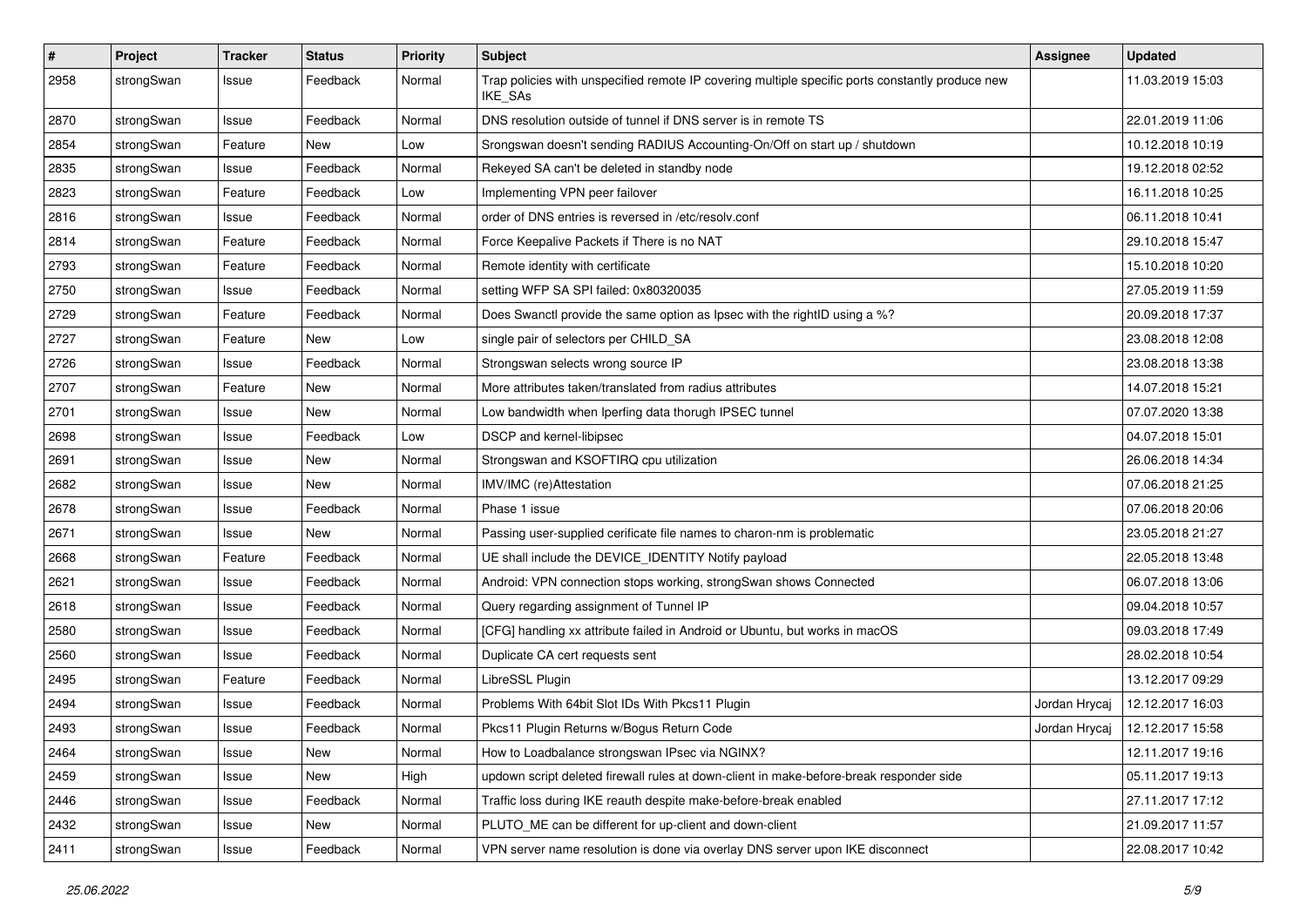| $\vert$ # | Project    | <b>Tracker</b> | <b>Status</b> | Priority | Subject                                                                                                                                                 | <b>Assignee</b>                 | <b>Updated</b>   |
|-----------|------------|----------------|---------------|----------|---------------------------------------------------------------------------------------------------------------------------------------------------------|---------------------------------|------------------|
| 2409      | strongSwan | Feature        | Feedback      | Low      | Android client status details                                                                                                                           |                                 | 18.08.2017 13:23 |
| 2400      | strongSwan | Issue          | Feedback      | Normal   | Is DPD supposed to detect dead tunnel, or dead IKE instance                                                                                             |                                 | 11.01.2019 22:53 |
| 2394      | strongSwan | Issue          | Feedback      | Normal   | IP is not assigned after re-authentication                                                                                                              |                                 | 04.08.2017 19:03 |
| 2392      | strongSwan | Feature        | Feedback      | Low      | enable eap-ttls in Android client                                                                                                                       | <b>Tobias</b><br><b>Brunner</b> | 04.07.2018 19:48 |
| 2361      | strongSwan | Feature        | New           | Normal   | Import .sswan files from NetworkManager                                                                                                                 |                                 | 12.06.2017 15:25 |
| 2357      | strongSwan | Issue          | Feedback      | Normal   | How to initiate IPsec SA Transport Mode without IKE?                                                                                                    |                                 | 18.01.2021 18:36 |
| 2319      | strongSwan | Issue          | Feedback      | Normal   | gives up trying to bring up connection after DNS SERVFAIL                                                                                               |                                 | 08.05.2017 15:41 |
| 2307      | strongSwan | Feature        | Feedback      | Normal   | Permit installation of trap policy for CHILD SA configurations with unset local addrs                                                                   |                                 | 26.04.2017 15:04 |
| 2273      | strongSwan | Bug            | Feedback      | Normal   | Unable to install strongswan client helper on OSX El Capitan                                                                                            |                                 | 10.03.2017 15:34 |
| 2260      | strongSwan | Issue          | New           | Normal   | Number of CHILD_SA for a single connection grows over time                                                                                              |                                 | 28.02.2017 13:46 |
| 2203      | strongSwan | Issue          | Feedback      | Normal   | Protecting symetric traffic using high availability in gateway to gateway setup (both active)                                                           |                                 | 15.02.2017 14:20 |
| 2202      | strongSwan | Feature        | Feedback      | Normal   | Radius NAS IP to be specified                                                                                                                           |                                 | 18.01.2017 17:58 |
| 2189      | strongSwan | Feature        | Assigned      | Normal   | Support RFC 8229: TCP Encapsulation of IKE and IPsec Packets                                                                                            | Tobias<br><b>Brunner</b>        | 05.06.2020 19:48 |
| 2185      | strongSwan | Feature        | Feedback      | Normal   | INTERNAL_IP4_SUBNET Attribute Support in Android Client                                                                                                 |                                 | 10.12.2016 01:14 |
| 2184      | strongSwan | Issue          | Feedback      | Normal   | configuration with multiple RSA keys                                                                                                                    |                                 | 14.12.2016 13:09 |
| 2178      | strongSwan | Issue          | New           | Normal   | ha and updown                                                                                                                                           |                                 | 01.12.2016 13:53 |
| 2165      | strongSwan | Feature        | Feedback      | Normal   | missing LIBRESSL_VERSION_NUMBER support                                                                                                                 |                                 | 03.11.2016 09:23 |
| 2160      | strongSwan | Issue          | Feedback      | Normal   | support for opportunistic encryption                                                                                                                    |                                 | 06.05.2020 10:32 |
| 2112      | strongSwan | Issue          | <b>New</b>    | Normal   | Broadcast packets are not relayed from Lan to Vpn clilent                                                                                               |                                 | 14.09.2016 14:18 |
| 2110      | strongSwan | Issue          | Feedback      | Normal   | Remote Identity (IDr) in IKE AUTH Response is sent as hex-encoded binary value instead of text<br>when setting leftid to type KEY_ID (leftid=@#xxxxxxx) |                                 | 13.09.2016 21:42 |
| 2095      | strongSwan | Feature        | Feedback      | Normal   | Support liveness check in Strongswan                                                                                                                    |                                 | 31.05.2017 00:56 |
| 2077      | strongSwan | Issue          | Feedback      | Normal   | Grace period before reassigning offline IP lease                                                                                                        |                                 | 06.10.2017 10:44 |
| 1559      | strongSwan | Feature        | Feedback      | Normal   | Expose received XAUTH/EAP username/password prompts via VICI, send secrets via VICI on<br>prompt                                                        |                                 | 09.05.2017 16:28 |
| 1506      | strongSwan | Feature        | Feedback      | Normal   | Enhance DoS protection to deny users that failed Authentication                                                                                         |                                 | 17.06.2016 14:31 |
| 1482      | strongSwan | Feature        | Feedback      | Normal   | Allow changing init_limit_half_open etc. at runtime by reloading strongswan.conf                                                                        |                                 | 26.05.2016 14:49 |
| 1456      | strongSwan | Issue          | Feedback      | Normal   | Missing Tunnel-Client-Endpoint & Tunnel-Server-Endpoint AVP in RADIUS Accounting Start/Stop<br>messages                                                 |                                 | 11.05.2016 11:54 |
| 1422      | strongSwan | Issue          | Feedback      | Normal   | IKEv1: IKE_SA reauth vs. CHILD_SA rekey race prevents IKE_SA reauthentication in time                                                                   |                                 | 20.04.2016 15:06 |
| 1383      | strongSwan | Issue          | Feedback      | Normal   | How to limit the amount of the installed Child_SAs                                                                                                      |                                 | 08.04.2016 11:20 |
| 1338      | strongSwan | Issue          | Feedback      | Normal   | problem with changing esp algorithm in strongswan                                                                                                       |                                 | 10.03.2016 18:23 |
| 1334      | strongSwan | Issue          | Feedback      | Normal   | Version 5.3.5, duplicated tunnel aftr IKE_SA rekeyed                                                                                                    |                                 | 10.03.2016 11:06 |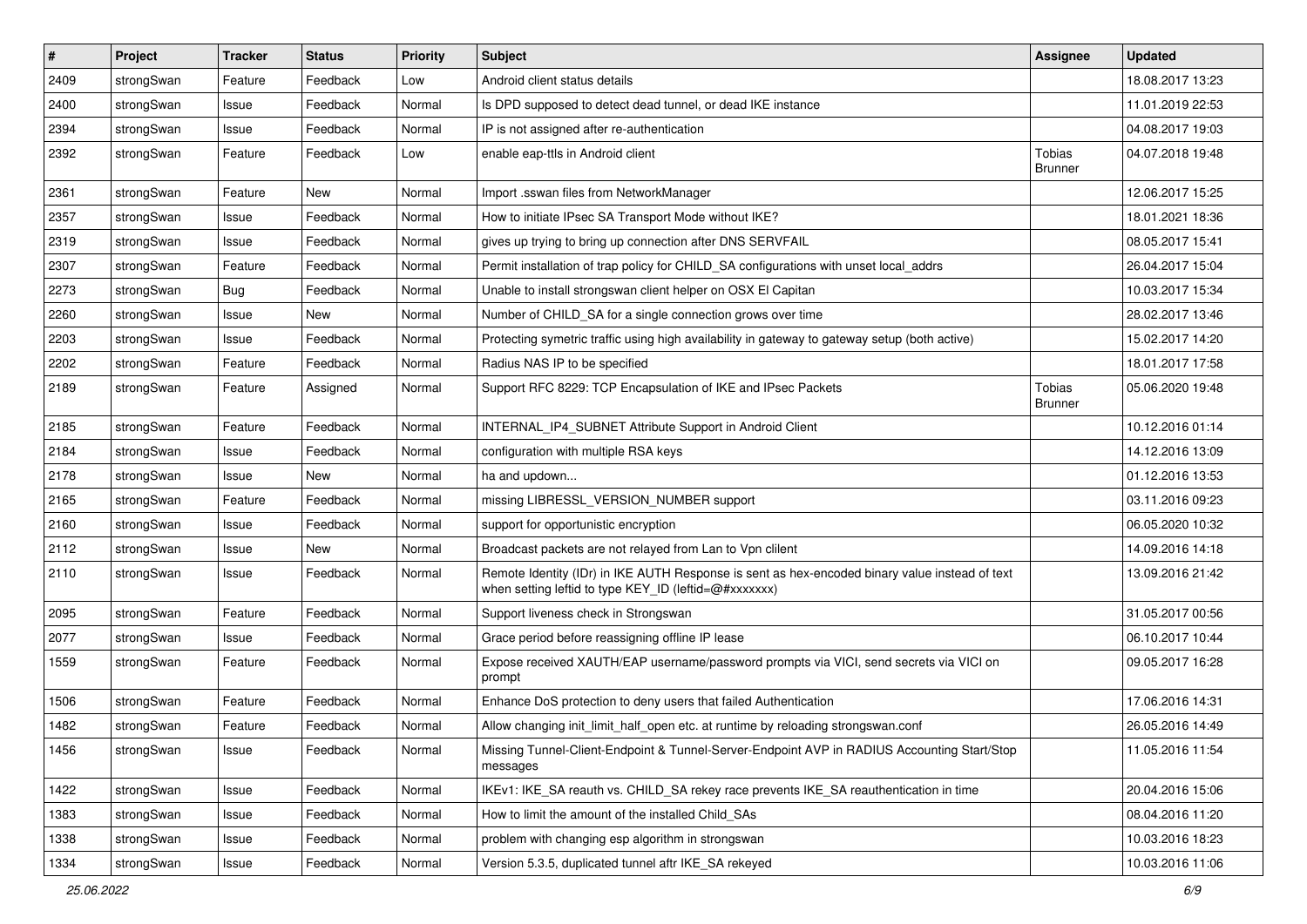| $\vert$ # | Project    | <b>Tracker</b> | <b>Status</b> | Priority | <b>Subject</b>                                                                          | Assignee     | <b>Updated</b>   |
|-----------|------------|----------------|---------------|----------|-----------------------------------------------------------------------------------------|--------------|------------------|
| 1289      | strongSwan | Issue          | <b>New</b>    | Normal   | HA plugin should sync last sent packet                                                  |              | 01.02.2016 13:59 |
| 1276      | strongSwan | Issue          | Feedback      | Normal   | Threading: ext-auth hook blocks any other connection attempt                            |              | 27.01.2016 12:28 |
| 1271      | strongSwan | Issue          | New           | Normal   | X.509 UTF-8 support                                                                     |              | 17.01.2016 14:39 |
| 1265      | strongSwan | Feature        | <b>New</b>    | Normal   | An option to disable NAT-T                                                              |              | 23.06.2021 19:41 |
| 1253      | strongSwan | Feature        | Feedback      | Normal   | Strongswan doesn't support CA bundles                                                   |              | 19.01.2016 11:23 |
| 1251      | strongSwan | Feature        | New           | Normal   | FreeBSD HA                                                                              |              | 11.01.2016 22:01 |
| 1207      | strongSwan | Feature        | <b>New</b>    | Normal   | Add more than 2 hosts support to HA plugin and make it configurable                     |              | 08.12.2015 05:05 |
| 1165      | strongSwan | Issue          | <b>New</b>    | Normal   | StrongSwan Virtual Ip problem                                                           | Martin Willi | 19.10.2015 23:59 |
| 1157      | strongSwan | Issue          | Feedback      | Normal   | Message ID overflow RFC 5996 2.2                                                        |              | 12.10.2015 13:52 |
| 1082      | strongSwan | Feature        | Feedback      | Normal   | Framed-Route to set leftsubnet                                                          |              | 07.10.2016 10:02 |
| 1081      | strongSwan | Feature        | New           | Normal   | Active/standby VPN Gateway Failover                                                     |              | 21.08.2015 22:01 |
| 1079      | strongSwan | Feature        | Feedback      | Normal   | Future Plans for firwall configuration equivalent under FreeBSD                         |              | 21.08.2015 15:58 |
| 1068      | strongSwan | Bug            | Feedback      | Normal   | strongswan 5.3.2 and IKEv1 in transport mode causes NO_PROPOSAL_CHOSEN error            |              | 26.01.2018 13:30 |
| 1057      | strongSwan | Feature        | <b>New</b>    | Normal   | conn switching based on eap identity                                                    |              | 24.03.2020 10:14 |
| 1008      | strongSwan | Feature        | Feedback      | Normal   | FARP for IPv6                                                                           |              | 14.12.2015 20:59 |
| 1000      | strongSwan | Feature        | Feedback      | Normal   | Raise ALERT_TS_MISMATCH in IKE V1                                                       |              | 09.09.2015 12:47 |
| 994       | strongSwan | Bug            | New           | Urgent   | same rekey time for ike and child causes tunnel deletion for ikev1 in 5.2.2 version     |              | 12.06.2015 12:31 |
| 974       | strongSwan | Issue          | <b>New</b>    | Normal   | Charon crash on Mac OS with IPv6 Virtual IP                                             |              | 26.08.2021 21:07 |
| 973       | strongSwan | Issue          | New           | Normal   | IKEv2 dpd + auto=route + tunnel downtime cause additional CHILD SAs                     |              | 29.05.2015 17:40 |
| 960       | strongSwan | Feature        | Feedback      | Normal   | Raise ALERT_PROPOSAL_MISMATCH_IKE in IKE V1                                             | Martin Willi | 30.08.2017 09:05 |
| 930       | strongSwan | Feature        | New           | Normal   | Option to have non-sequential v6 roadwarrior addresses                                  |              | 12.01.2016 16:36 |
| 927       | strongSwan | Feature        | New           | Normal   | Charon: Implement route events and add an consumer in updown plugin                     |              | 11.04.2015 12:02 |
| 926       | strongSwan | Issue          | New           | Normal   | HA: resync errors when a node is joining a cluster                                      |              | 10.04.2015 15:05 |
| 923       | strongSwan | Issue          | New           | Normal   | MOBIKE not working on HA cluster                                                        |              | 09.04.2015 09:46 |
| 817       | strongSwan | Issue          | Feedback      | Normal   | <b>IKEv2 IPv6 Router Advertisement</b>                                                  |              | 27.03.2020 17:14 |
| 777       | strongSwan | Issue          | <b>New</b>    | Normal   | column length in attributes table of strongswan database is too short                   |              | 25.11.2014 20:46 |
| 766       | strongSwan | Feature        | <b>New</b>    | Normal   | Make retransmit settings tunable by connection                                          |              | 14.11.2014 10:02 |
| 746       | strongSwan | Feature        | New           | Normal   | Different radius server(s) for accounting                                               |              | 22.10.2014 12:23 |
| 730       | strongSwan | Issue          | <b>New</b>    | Normal   | <b>NAT-NAT fallback</b>                                                                 |              | 09.10.2014 12:40 |
| 725       | strongSwan | Issue          | New           | High     | Mediation connection get stuck if peer is not online                                    |              | 03.10.2014 12:02 |
| 702       | strongSwan | Issue          | <b>New</b>    | Normal   | ipsec route mode, Strongswan as responder may result collsion in INIT exchange. and ike |              | 12.09.2014 16:34 |
| 697       | strongSwan | Issue          | <b>New</b>    | Normal   | HA: nodes fail to sync data because of UDP packet drops                                 |              | 09.09.2014 14:29 |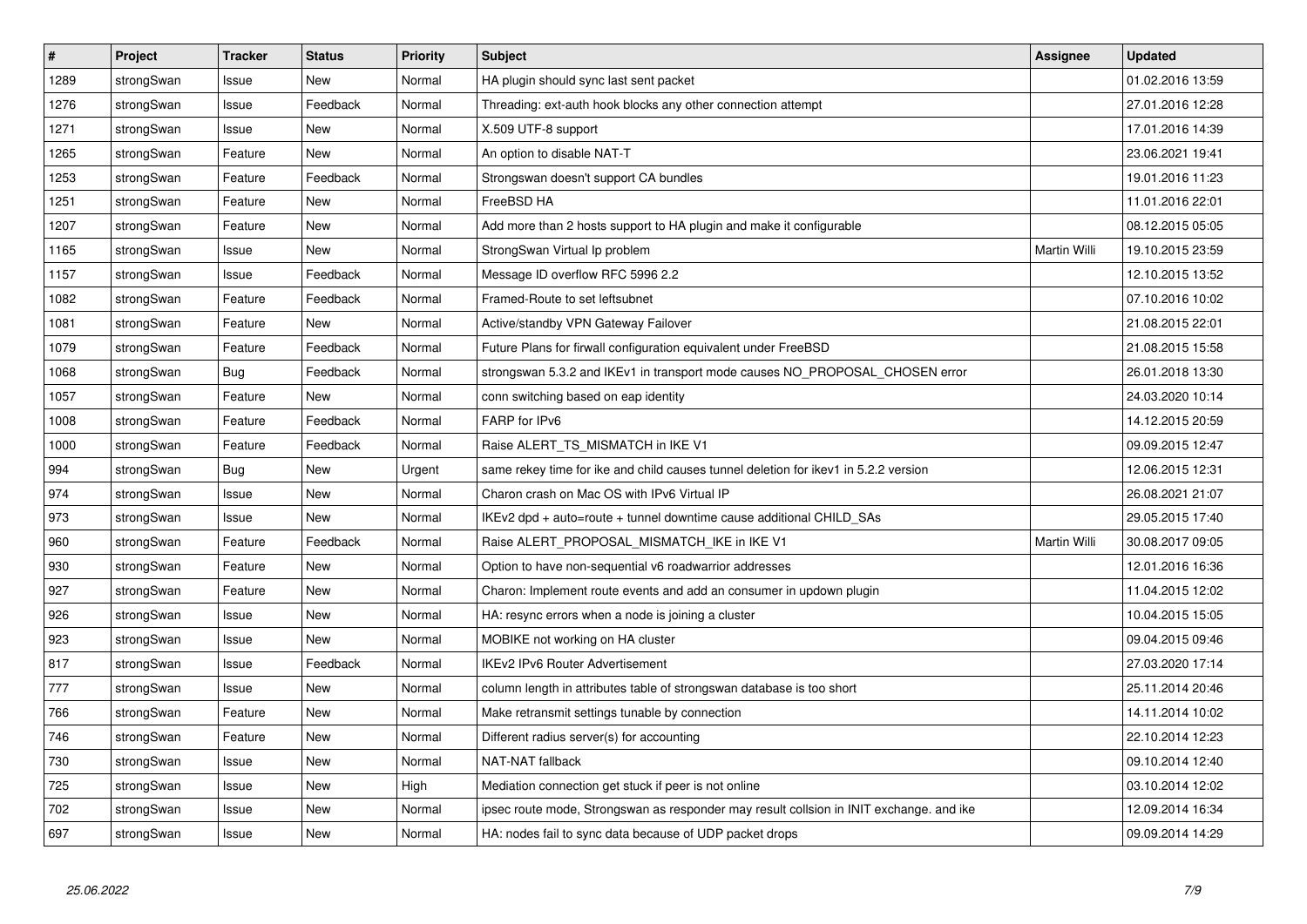| $\vert$ # | Project    | <b>Tracker</b> | <b>Status</b> | <b>Priority</b> | Subject                                                                                                  | Assignee                        | <b>Updated</b>   |
|-----------|------------|----------------|---------------|-----------------|----------------------------------------------------------------------------------------------------------|---------------------------------|------------------|
| 693       | strongSwan | Feature        | Feedback      | Normal          | Time policy for roadwarrior                                                                              | Tobias<br><b>Brunner</b>        | 02.09.2014 11:06 |
| 645       | strongSwan | Feature        | <b>New</b>    | Normal          | Support HeapAlloc() and friends in leak-detective                                                        |                                 | 10.07.2014 15:12 |
| 644       | strongSwan | Feature        | New           | Normal          | Non-monolithic Windows build                                                                             |                                 | 10.07.2014 15:12 |
| 643       | strongSwan | Feature        | <b>New</b>    | Normal          | CNG/Bcrypt native Windows crypto plugin                                                                  |                                 | 10.07.2014 15:12 |
| 642       | strongSwan | Feature        | New           | Normal          | Windows Named Pipe stream and service                                                                    |                                 | 10.07.2014 15:11 |
| 641       | strongSwan | Feature        | <b>New</b>    | Normal          | kernel-iph virtual IP support and IKE routing lookups ignoring IPsec routes                              |                                 | 10.07.2014 15:11 |
| 640       | strongSwan | Feature        | New           | Normal          | Provide an init_once() abstraction layer                                                                 |                                 | 10.07.2014 15:10 |
| 628       | strongSwan | Issue          | New           | Normal          | Windows Phone 8.1 - Certificate Pattern Matching                                                         |                                 | 30.06.2014 14:06 |
| 619       | strongSwan | Issue          | <b>New</b>    | Normal          | pki --issue should have an --out option                                                                  |                                 | 15.06.2014 00:26 |
| 552       | strongSwan | Issue          | Feedback      | Normal          | move pki tool to ipsecdir                                                                                | <b>Tobias</b><br><b>Brunner</b> | 14.04.2014 13:52 |
| 542       | strongSwan | Issue          | Feedback      | Normal          | Nesting tunnels                                                                                          | Andreas<br>Steffen              | 07.03.2014 09:22 |
| 541       | strongSwan | Issue          | <b>New</b>    | Normal          | List of servers in client config (Failover)                                                              |                                 | 13.08.2014 15:10 |
| 522       | strongSwan | Issue          | New           | Normal          | Mac OS X native application won't update network interface for DNS lookups                               |                                 | 08.07.2014 10:23 |
| 482       | strongSwan | Issue          | Feedback      | Normal          | NAT-NAT connection                                                                                       | Tobias<br><b>Brunner</b>        | 09.10.2014 12:37 |
| 462       | strongSwan | Issue          | Feedback      | Normal          | strongswan android app can not use on android 4.4 OS                                                     | <b>Tobias</b><br><b>Brunner</b> | 06.01.2014 13:07 |
| 456       | strongSwan | Bug            | Feedback      | Normal          | StrongSwan client for OS X crashes                                                                       | Martin Willi                    | 21.03.2014 12:16 |
| 420       | strongSwan | Feature        | Feedback      | Normal          | Add more of the verbs that were supported by pluto to the updown plugin                                  | Tobias<br><b>Brunner</b>        | 11.10.2013 07:56 |
| 406       | strongSwan | Feature        | Feedback      | Low             | TNC: Speeding up the Attestation process                                                                 | Andreas<br>Steffen              | 10.09.2013 14:00 |
| 404       | strongSwan | Issue          | Feedback      | Normal          | TNC: Update HowTos and implement some compilation flag checking                                          | Andreas<br>Steffen              | 10.09.2013 13:58 |
| 397       | strongSwan | <b>Bug</b>     | <b>New</b>    | High            | Receive TS_UNACCEPTABLE errors                                                                           |                                 | 31.05.2017 00:35 |
| 368       | strongSwan | Feature        | New           | Low             | Add support for UNITY_DEF_DOMAIN mode config and pass domain to resolvconf                               |                                 | 27.07.2013 01:25 |
| 359       | strongSwan | Issue          | Feedback      | Normal          | <b>Mediation Server Connection</b>                                                                       | Tobias<br><b>Brunner</b>        | 16.07.2013 16:25 |
| 357       | strongSwan | Issue          | New           | Normal          | Lifetime in case of IKEv1                                                                                |                                 | 18.05.2015 10:40 |
| 352       | strongSwan | Issue          | Feedback      | Normal          | unable to allocate SPIs from kernel when running 32 bit binaries on 64 bit Linux                         |                                 | 17.04.2018 14:59 |
| 312       | strongSwan | Feature        | New           | Normal          | Feature Request: Option to limit or disable sending of ADDITIONAL_*_ADDRESS list for MOBIKE<br>Responder |                                 | 13.03.2013 19:19 |
| 309       | strongSwan | Feature        | Feedback      | Normal          | Problem with Network Aliases for charon.interfaces ignore and charon.interfaces use                      | Tobias<br><b>Brunner</b>        | 21.03.2013 19:32 |